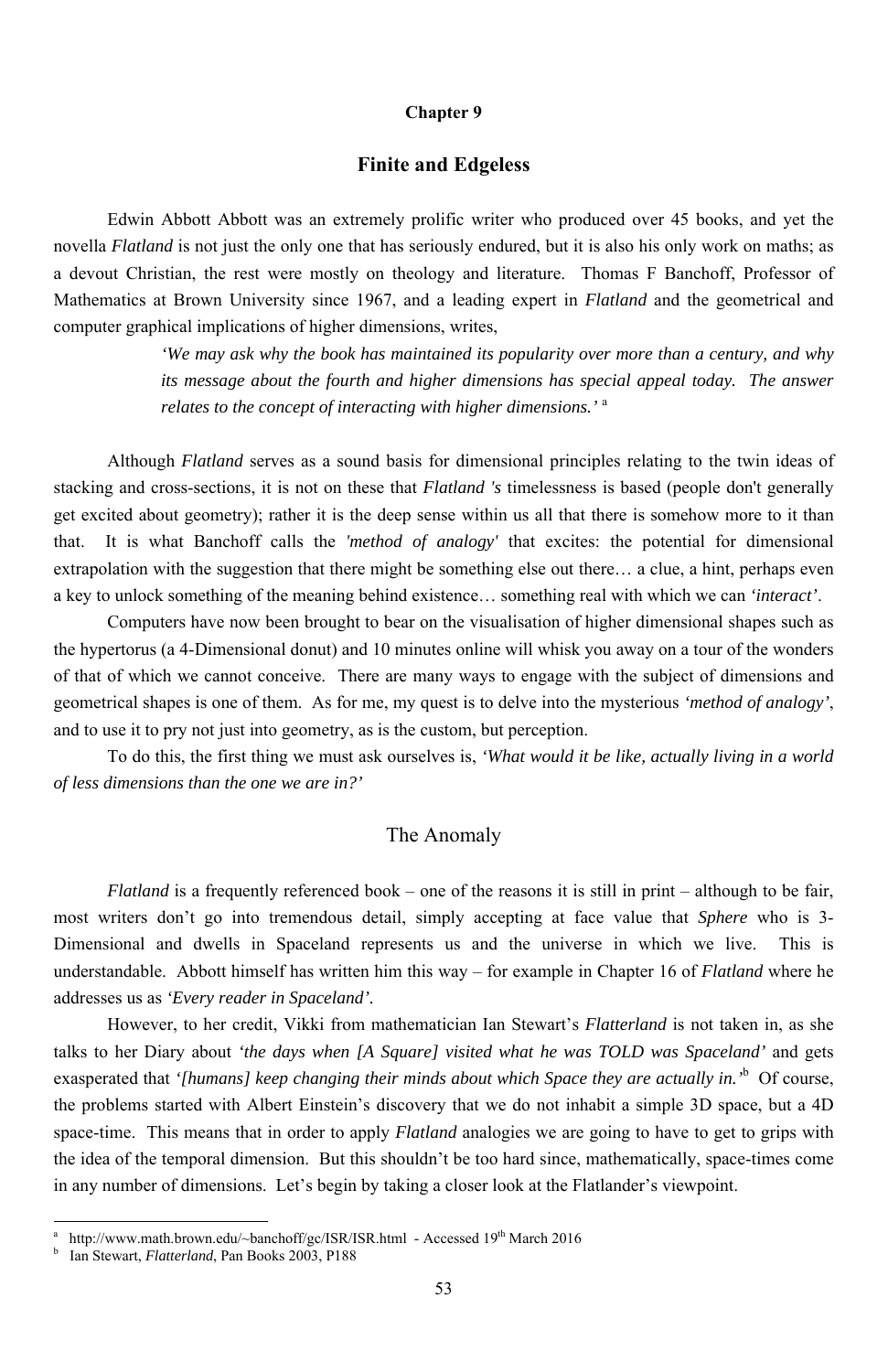## The Edge of Reality

*A Square* dwells in Flatland. Within our minds we cast him as an imaginary 2-Dimensional being immersed in the all-consuming flatness of his 2-Dimensional world. Ah, but were life so simple, for if we would but spend a few moments in quiet contemplation of his limited reality, we should see that all in *A Square's* world is not quite as 2D as it seems…

Certainly his world is flat, but that is not how he sees it. As Vikki realised, *A Square* views his world edge-on, 'level with the page' as it were. If you are anywhere near a table as you read this, please lower your eyes until they are level with the edge of the table (or if it's a bedside cabinet, be careful not to put your back out) and imagine there is nothing on the table except sheets of paper with drawings on them. That is how *A Square* views his world.

In Chapter 3 we condensed this phenomenon into a dimensional principle:

*The 'Edge-On' Principle:* 

#### **Each dimension is viewed from within itself one dimension lower.**

As *Square* gazes out through his hypothetical 2D eyes, all he sees is *a line*. But a line is 1D. From his viewpoint all he sees as he turns to look around him is one continuous line which describes a full 360° circle. It's important to get this, because all that follows flows from it…

A line has only one dimension, so what *A Square* sees as he looks edge-on is 1-Dimensional. He lives in a 2D world but he *views* his entire universe in 1D. The circle it describes around him appears to him *infinite*, because a circle has no beginning and no end. However, mathematically, a circle is actually a *finite* entity because it loops back on itself. In other words, a simple geometrical circle possesses both properties: it is both finite *and* infinite when considered in different ways.

In one single defining statement we can say that the Flatlander is…

• hemmed in by a continuous circle of

confining 1-Dimensionality with no beginning and no end.

Not only this, but as *A Square* reaches out his hand to touch his world, he also *feels* it edge-on. Indeed, in his world everything he experiences by the senses comes at him edge-on and wherever he looks he sees a line. It does not matter where he goes in his flat world there will always be an edge-on 1D line that encircles him. Like a little *Playstation* footballer, when he moves the circle moves with him, and he is always at the centre, looking out, sensing out, because he is also hearing, touching, tasting and smelling out!

Of course, because his experience of the circle is immediate, the circle can have no particular size. As a result the circle can't be thought of as existing at a certain distance from him or having a certain variable radius or depth. It's important to understand that his whole physical environment exists *at no extended distance* from him. His 1D circle is jammed right up against him, integrated into his perception. Nonetheless, for Flatlander, the edge of his 1D circle is very real. It is his world – or as he might call it, space.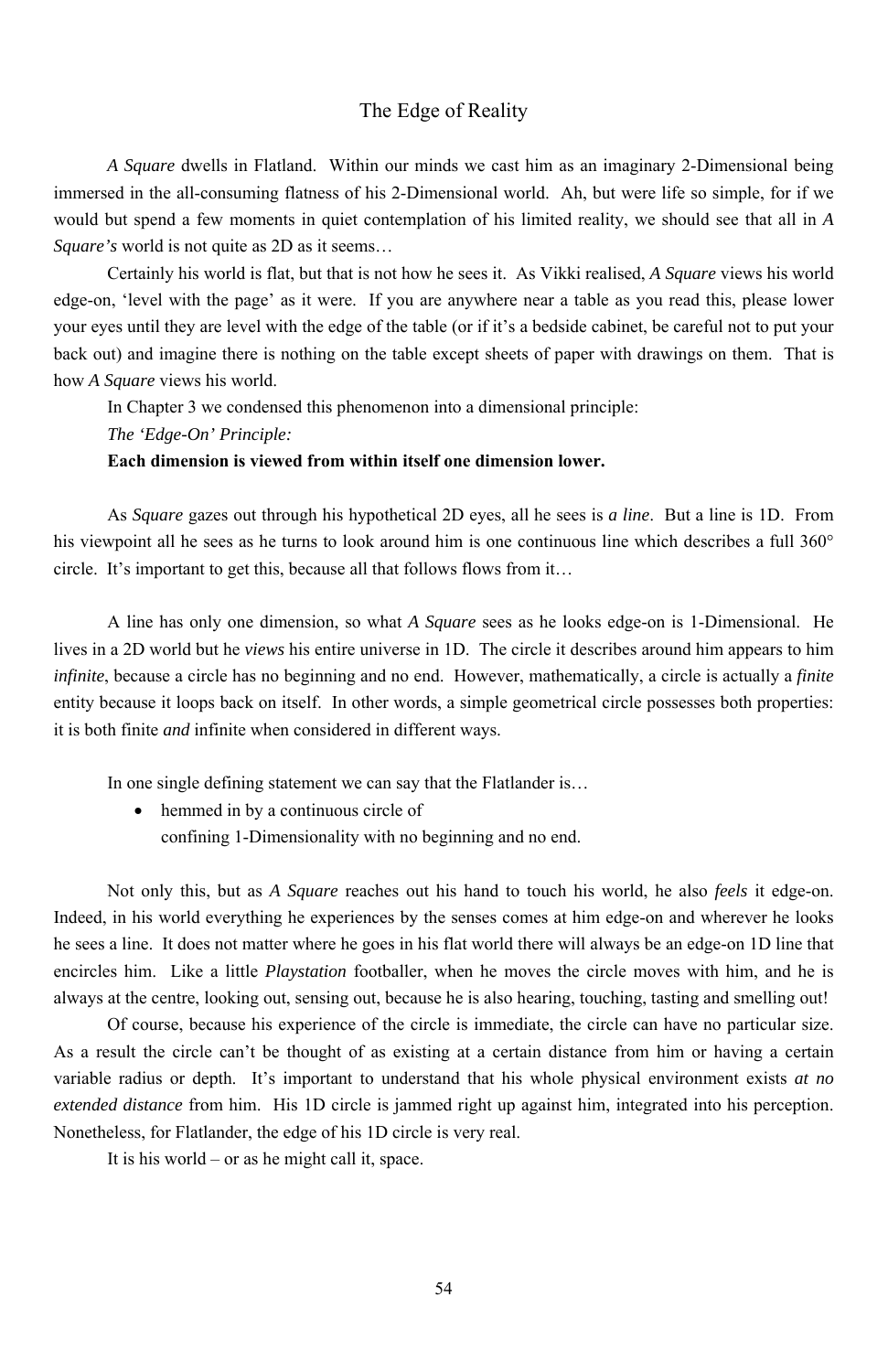#### "Woops...*Aaaaaah!*"

Horror of horrors! If he can't judge distance, what if our Flatlander lives on the equivalent of a chess-board, arrives at the edge, and falls off? Fortunately for *A Square*, following on from the fact that he is hemmed in by a circle this option proves mathematically impossible. This will become clear as we go.

At this point let's recall something that EA Abbott taught us…

#### *The Principle of Relationship:*

- *Square* looks out from within his 2D world and sees edge-on in 1D, so
- *Sphere* looks out from within his 3D world and sees 'flat-on' in 2D.

In other words, *Sphere* sees… *flatscreen!* He lives in a 3-Dimensional universe but *his viewpoint is*  2-*Dimensional*. This is the *'Edge-On' Principle*<sup>a</sup> in action, but one dimension up.

## **Whatever is true of the relationship between two adjacent dimensions is true of the relationship between** *any* **two adjacent dimensions.**

As a result, this indicates that everything that happens to *A Square* also happens to *Sphere*, except one dimension up. Just as:

Like a one-eyed man, *Sphere's* world, 3D though it is, is viewed by him like a 2D film – flat and without depth of field, having all the light, shade and definition of a photograph, yet *missing the ability to see objects as they exist one in front of another*, viewing them instead as moving coloured shapes. This phenomenon is not so strange as it sounds. It is actually experienced by many people throughout the world and is believed to be the result of a 'glitch' in the brain's childhood visual development. It has even been known to suddenly correct itself later in life, much to the consternation and joy of sufferers!

So, is *Sphere* just some kind of geometrical TV addict, sitting all day glaring at the screen in front of him? How does he actually view his world? How does it appear to him?

Flatscreen is 2-Dimensional. TVs, computers, phone-screens in our everyday world – all 2D. Although, having said that, cinema technology can fool our brains. We may be confronted with this reality when we take the kids to the pictures… *"2D or 3D – which is it to be? 2D is cheaper but 3D is (arguably) better… and did we remember the specs?"* Truth is, without the specs it's still just 2D, but blurry. Even the amazing technology of the Nintendo 3DS, which somehow managed to dispense with the glasses, succeeds by fooling the brain. The screen itself remains 2-Dimensional.

But it's hard for us to imagine how *Sphere* looks out at his 3D world and views it 'edge-on' in flatscreen, because all our 2D screens exist at an extended distance from us. Not so with *Sphere*. Just as *Square's* encompassing circle was at zero distance from his perception, so it is with *Sphere's* spherically encompassing flatscreen which is in a sense 'shrink-wrapped' around him. The reason is the same: neither of them possess visual depth.

# Sphere the Square-Eyes!

Well, firstly, for *Sphere* perspective is not an issue, as any concept he might have of distance would be in terms of 2D, and thus might possibly be viewed isometrically. *Sphere* looks all around him like he is constantly looking around at the inside of a ball or, perhaps more accurately, a gigantic, all-encompassing

<sup>55</sup>

a *The 'Edge-On' Principle:* Each dimension is viewed from within itself one dimension lower.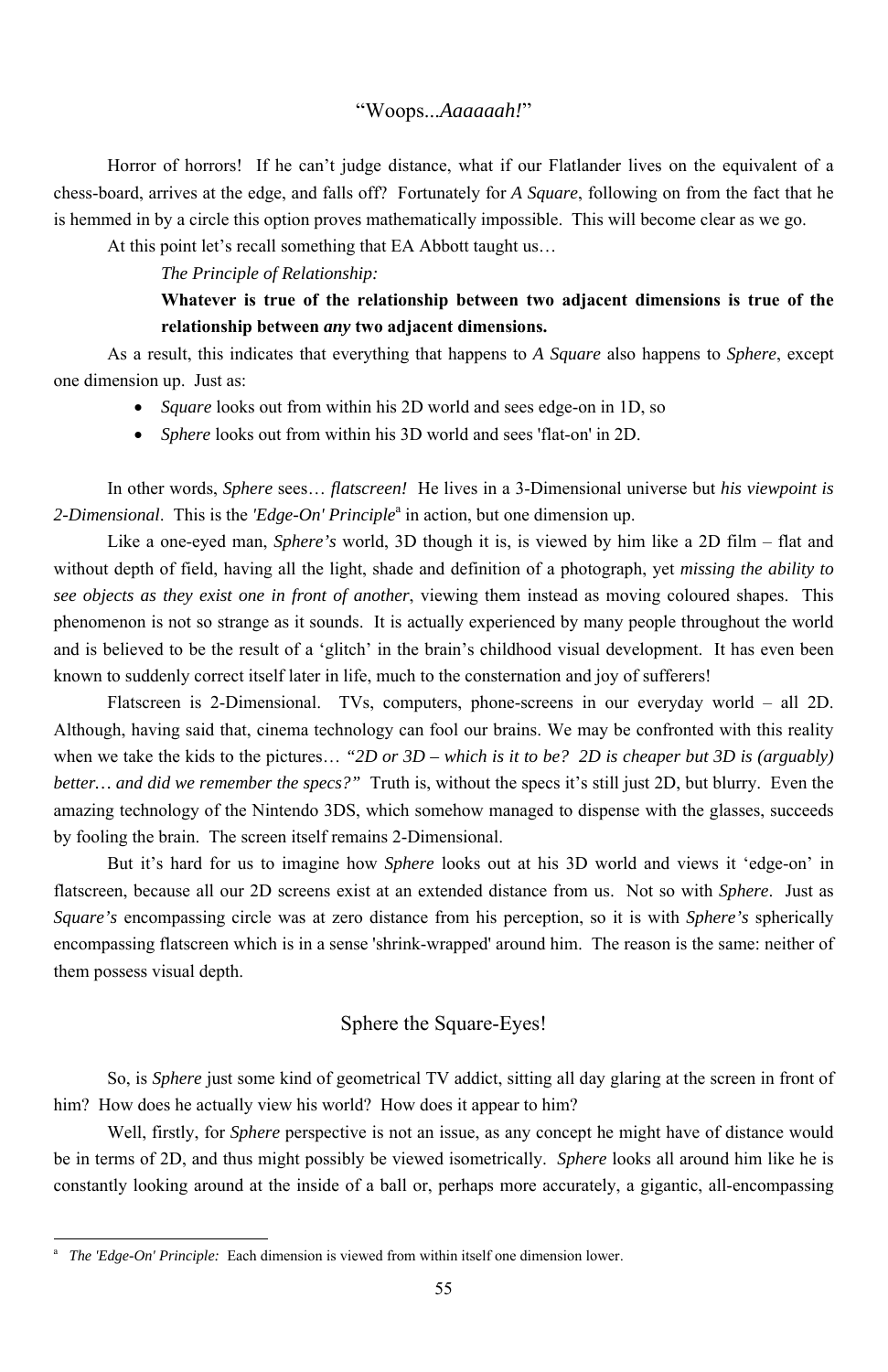planetarium. Mathematically this is known as a 2-sphere<sup>a</sup>, which is the boundary of a 3-Dimensional ball – like a soccer ball, or the surface of the earth  $-$  in his case viewed from the inside<sup>b</sup>.

What *Sphere* is actually seeing is the equivalent of *A Square's* confining circle (for which the technical name is a 1-sphere), kicked up a dimension. This is the Spacelander's confining sphere.

> • hemmed in by a flatscreen sphere of confining 2-Dimensionality with no beginning and no end.

Recalling how *A Square* was able to touch individual 2D objects edge-on, even so, *Sphere* discerns the 3-Dimensionality of his world by feeling the hypothetical 2-Dimensional surface of 'flat things' all around him. *Sphere's* reach into his world is always from the zenith down onto the flat surface before him which forms his spherical boundary – in other words, from the centre out. All this is not at all easy to picture because it is not a situation that occurs in nature and is therefore *not possible* in our world. But perhaps the most important thing to get our heads around is the idea that his 3D spherical environment exists at zero distance from him, shrink-wrapped into a 2D experience. His whole world is 'jammed up against his perception'.

Sphere gazes down upon Flatland, but his whole world turns out to be the surface<sup>c</sup> of a sphere. However, not in the same sense as our world, because Flatland is in fact the Spacelander's 2D field of vision – his 3D space-time *as he experiences it* – in keeping with the *'Edge-On' Principle*<sup>d</sup> *.* 

We observed above that *A Square* looked out and saw himself…

• hemmed in by a continuous circle of

a An *n*-sphere is the surface or boundary of an  $(n+1)$ Dimensional ball.

confining 1-Dimensionality with no beginning and no end.

In the same way *Sphere* is…

d <sup>d</sup> *The 'Edge-On' Principle:* Each dimension is viewed from within itself one dimension lower.<br>
<sup>e</sup> Dionys Burger *Sphereland* Harper & Row 1983

The 2D Flatlander is surrounded by a 1D circle whilst the 3D Spacelander is hemmed in by a 2D spherical surface. This flatscreen 2-sphere upon which he is able to 'look down', and which forms the finite but edgeless boundary of 3D Spaceland, is therefore... Flatland! Flatland is a sphere, which is why - as mentioned above – *A Square* can't fall off.

*Reflection…* This important attribute of the Flatland scenario – sphericality – was explained by the Dutch mathematician Dionys Burger in his 1965 Flatland update, Sphereland<sup>e</sup>, written with all new characters in the same wonderful style as the original. Burger adjusts the tale's geometry in the light of Einstein's Relativity – which was still two to three decades away when *Flatland* was written – to include the key elements of curvature and expansion.

b Technically the surface has no 'inner' or 'outer' because, being 2-Dimensional, it has no thickness, but he still views it from its centre. This topological acrobatic makes sense when we remember that the 2D flatscreen is at zero distance from his perception. Neither inner nor outer.

Dionys Burger, *Sphereland*, Harper & Row 1983

<sup>-</sup>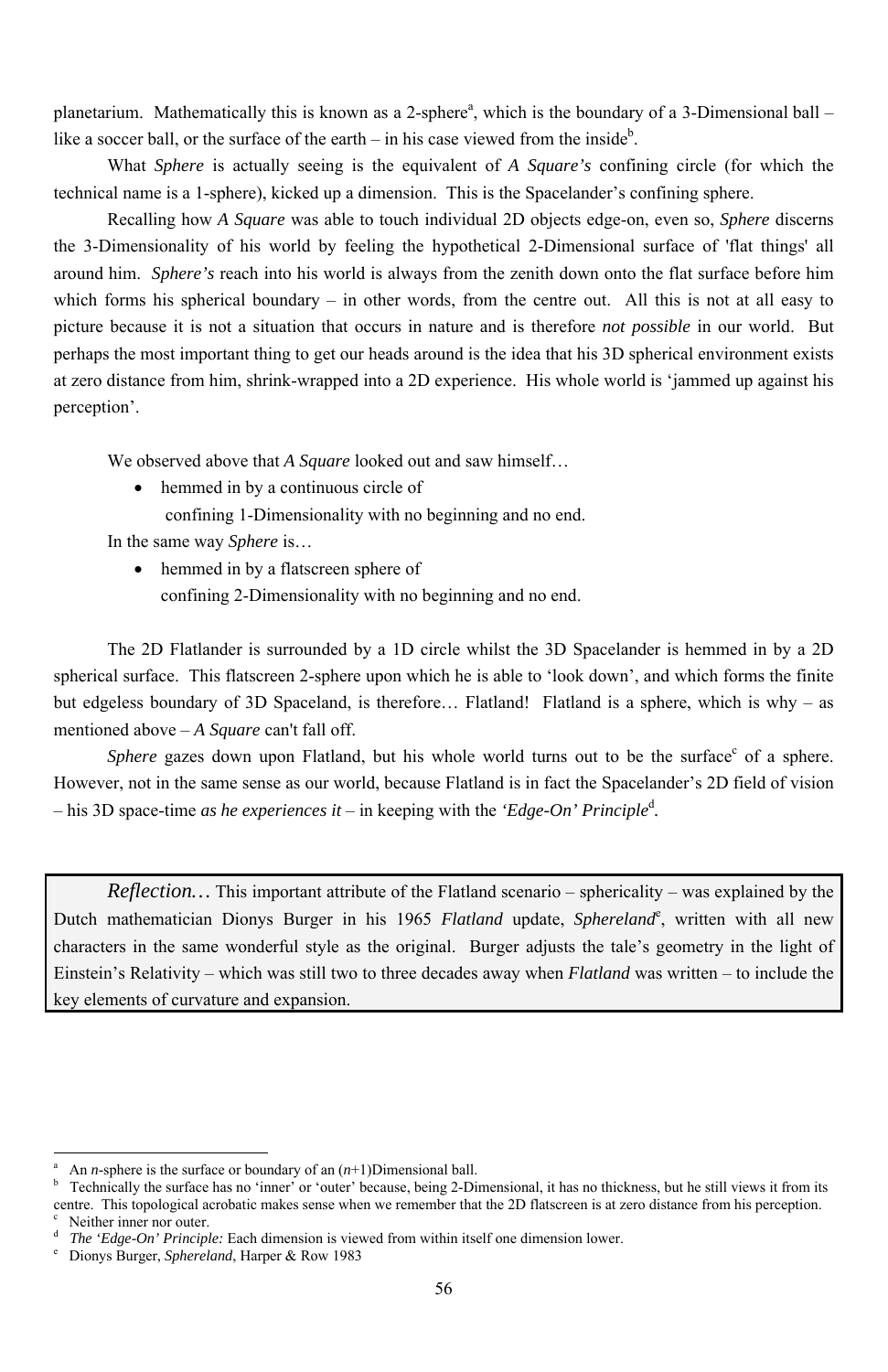## Line Dancing

This same principle also holds good down the way. The *King of Lineland* who lives one dimension down from Flatland actually inhabits *A Square's* confining circle. The *King* lives in Lineland, an endless 1D loop, and the exact same circular line that forms the boundary of *A Square's* vision.

Therefore, *A Square* gazes out upon Lineland.

When the *King*, as a hypothetical 1D being, looks out both ends of his little liney body through his (conveniently located) eyes, he sees two points, one above his head and one beneath his feet – like viewing a needle point-on. This is his view of his world looking out both ways along his 1-Dimensional line, and since a point is a 0-Dimensional entity, these twin points are referred to as 0-spheres (which is logical to mathematicians, but *shh!*, don't say anything).

Here again we see EA Abbott using his fully paid-up artistic license because, technically, *the King of Lineland would not need eyes*. His twin points are 0-Dimensional and would therefore be completely invisible to him. 0D means there's nothing to see.

However, exactly like the previous characters in dimensions below him he does not actually view his world in 4D, but one dimension lower. *Abbott* looks out upon his 4D world and views it 'edge-on' in 3D (by the *'Edge-On' Principle*<sup>b</sup>). All around *Abbott*, the world he sees and touches is 3-Dimensional; it

All this is not at all easy for us to imagine, but if we accept *A Square's* dimensional perceptions, geometrically we must also acknowledge these as somehow also the case for the *King of Lineland* (one dimension down) and *Sphere* (one dimension up). Don't think into it *too* hard or your head will go funny! Dimensions are like that. Matt Parker, a mathematician who communicates his enthusiasm for his subject with the skill of a stand-up comedian, tells us,

> *'Accepting dimensions higher than what you can perceive takes some convincing arguments, but once you let them into your life it's a slippery uphill slope into more and more dimensions.'* <sup>a</sup>

Now it starts to get interesting…

## Hyperland

Leaving the worthy book in 1884, I would now like to introduce you to a mythical dweller in a place I shall call Hyperland – a 4-Dimensional being who dwells a whole dimension up from *Sphere's* Spaceland, and two dimensions up from Flatland. What shall we call him? Howzabout… *Abbott!*

*Abbott* inhabits a 4D universe.

possesses length, width and depth.

Just as *A Square* looked out and saw himself…

• 'hemmed in by a continuous circle of

confining 1-Dimensionality with no beginning and no end,'

and *Sphere* was…

-

• 'hemmed in by a flatscreen sphere of

<sup>57</sup>

a Matt Parker, *Things to Make and Do in the Fourth Dimension*, Penguin 2015, P325-6 b *The 'Edge-On' Principle:* Each dimension is viewed from within itself one dimension lower.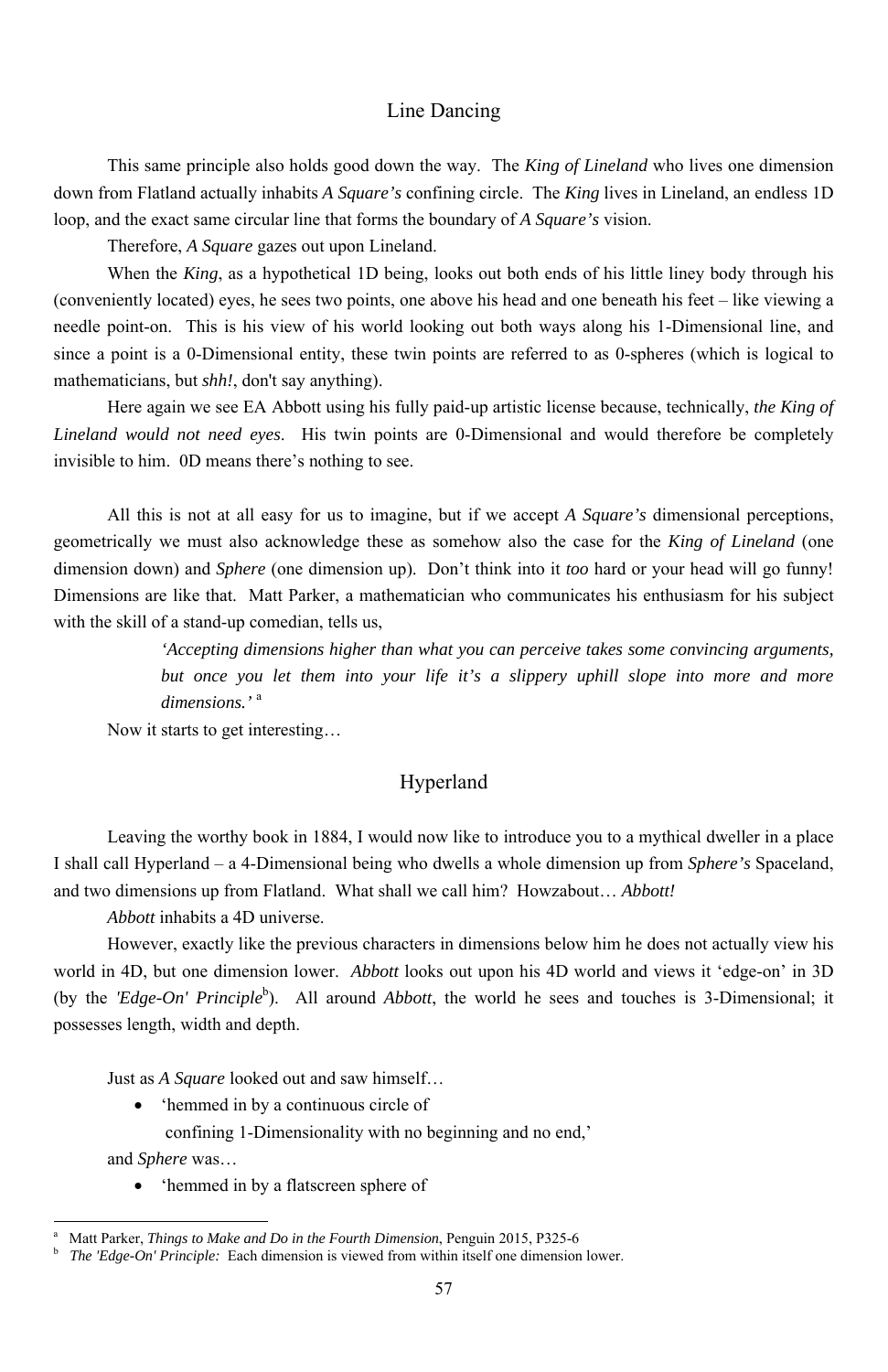confining 2-Dimensionality with no beginning and no end,' even so, *Abbott* is…

• hemmed in by a depth-of-field sphere of confining 3-Dimensionality with no beginning and no end.

*Abbott* inhabits our world: the physical universe in which we live, which the scientists inform us is made up of three dimensions of space and one of time – our 4D cosmos. Although we can neither see nor touch time we are continually aware that it is there, marching on relentlessly to complete our 4-Dimensional experience. However, although we live in a 4D universe, the world *as we actually view it is 3D*, and it is 3- Dimensional to the touch – of these simple observations there can be no doubt. This is the expression of the *'Edge-On' Principle*<sup>a</sup> which applies in the real world precisely as it applies in Flatland. The 3D that we see is the confining boundary of our 4D universe which – just like *Sphere, A Square* and the *King of Lineland* – we view<sup>b</sup> one dimension down.

Does this sound familiar?

In other words, *Flatland tells us why the world around us is 3-Dimensional*. It is precisely because the universe is 4D that we view the world in 3D.

But this carries considerable implications, because in our world our 'last' dimension, the invisible one, is time: our 'means of change'. Therefore, by applying the *Principle of Relationship*<sup>c</sup> we now know that the invisible last dimension in Lineland, Flatland and Spaceland must also act as the temporal dimension to each of their worlds. Earlier I quoted cosmologist Janna Levin when she wrote,

> *'As much as we try to make time the same as space, it still seems different, different enough that we continue to give it its own name. For one, we cannot move freely in time.'* <sup>d</sup>

The principles of *Flatland* demonstrate that time's difference from the 'spatial' dimensions is not intrinsic to time. It is not inherent within the particular character of the  $4<sup>th</sup>$  Dimension, as scientists currently suppose, but is entirely the product of dimensional viewpoint – i.e. our location within the dimensional structure. If we were somehow able to step outside our level and view the dimensional structure of reality from 'above', what we experience as time would be seen to behave spatially. We will return to this shortly.

## Deceived by Depth

It is natural for us to think of the shape and boundary of our universe in terms of how we see things, but, as with *Square* and *Sphere*, it's important (but quite hard) to understand that even for us, the boundary is

<sup>-</sup>

a *The 'Edge-On' Principle:* Each dimension is viewed from within itself one dimension lower.

b The wonderful design of our visual system enables us to experience 3D in a particularly dynamic way. If we cover one eye and do not move our head, we view the world in 2D – much like hypothetical *Sphere* – but because our brains are wired to process dual signals from two separate but known viewpoints, we have the impression that we can see ever so slightly round the edges of things, and by means of psychologically deciphered parallax we can accurately estimate distance and therefore speed. This enables eye-hand co-ordination, like when someone throws a ball at you and you instinctively judge the exact time and position of its arrival in your hands because your brain performs tiny lightning-fast re-calculations as it approaches. However this phenomenon is unrelated to the geometrical fact that the world is 3-Dimensional, but is in some way a product of it. c *The Principle of Relationship:* Whatever is true of the relationship between two adjacent dimensions is true of the relationship between *any* two adjacent dimensions.

d Janna Levin, *How the Universe Got Its Spots*, Phoenix 2003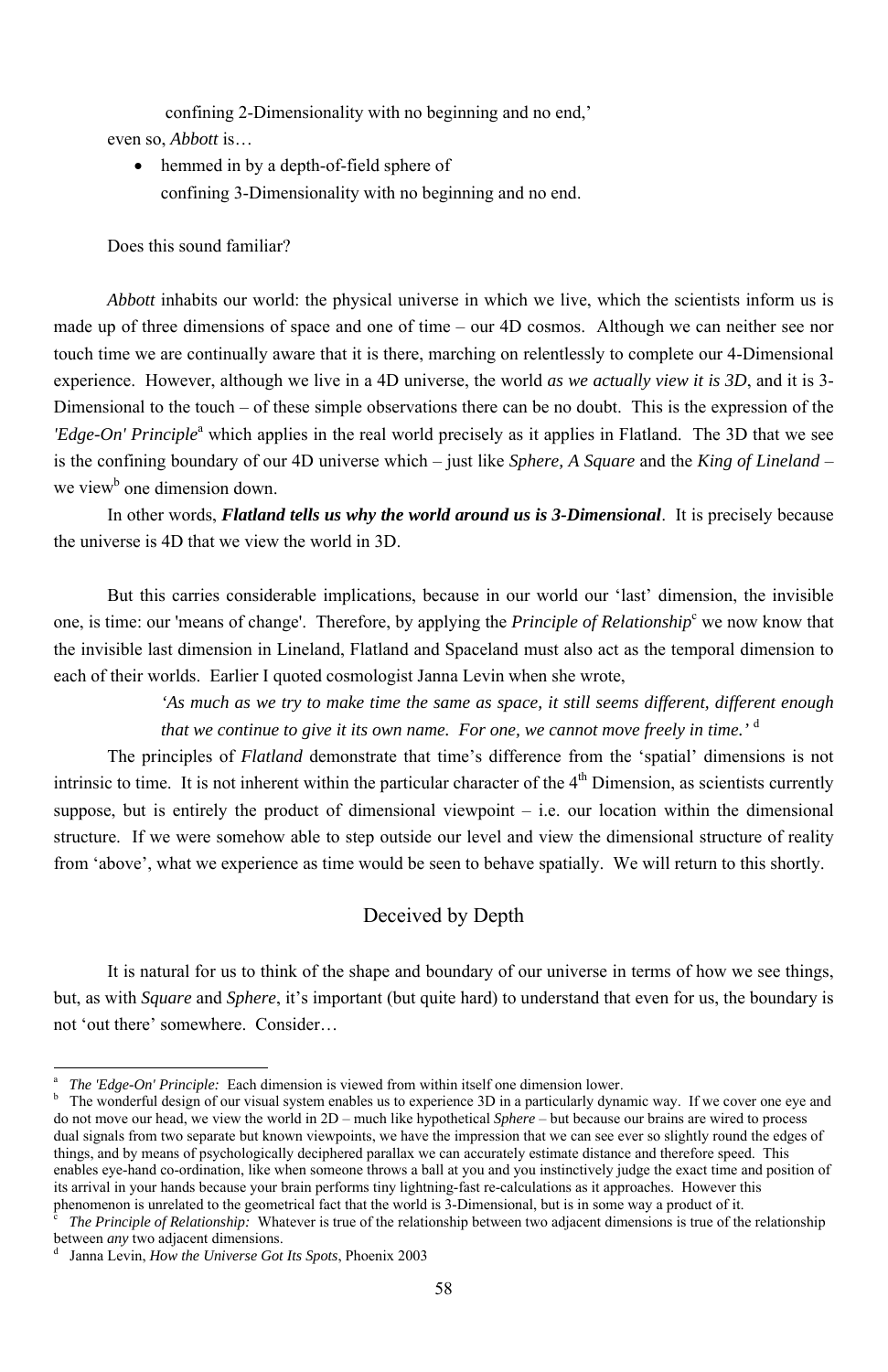- We saw above how *Sphere* and *Square's* environments were at zero distance from them, so, by the *Principle of Relationship*<sup>a</sup> this is equally true for us. *3-Dimensionality exists at zero distance from u*s as we look lengthwise, widthwise and depthwise all around, from and into our universe. 3D is 'jammed against our perception'. We are wholly integrated into it.
- 'Out there' for us is simply 'depth', and, like length and width it is just another of our spatial dimensions. On its own, depth as we perceive it has *nothing whatsoever* to do with the shape or location of boundaries within our universe.

*Reflection…* We tend to think of space and 3D as the same thing. However, that is just how we 4D dwellers happen to experience it. To be space, an extended environment does not need depth at all. Only '3D space' needs depth. The Flatlander's space is 1D and his space-time is 2D. The Spacelander's space is 2D and his space-time is 3D. Our space is…

Continuing our extrapolation and application of *Flatland* principles we will shortly look into the idea that our 'spatial' dimensions may themselves exist as a more fundamental structure to reality. The combination of length, width and depth would thus exist as a representation possessing the properties of a  $3<sup>rd</sup>$ Dimension 'proper'.

## Getting in Shape

b <sup>b</sup> The physicist's hypersphere; the mathematician's (more correct) 4-ball.<br><sup>c</sup> Albert Einstein, *Relativity*, Routledge 2001

*Flatland* geometry shows us our universe has a boundary. Yes, we take it for granted, but we are *part of* the very boundary of the universe – which is not someplace away out in space, but everywhere and everything you see and touch… the pen you hold, your car, the clouds, the clothes you wear, even your physical body form part of our 4D universe's 3D boundary! And like the surface of a sphere but up by one dimension, the 3-sphere boundary of our universe is finite, yet edgeless.

In addition, because we are able to extrapolate up from Flatland's 1-sphere through Spaceland's 2 sphere to Hyperland's 3-sphere, the process tells us unambiguously the shape of our universe. Much cosmological speculation is answered by the simple logic of EA Abbott's *Flatland*, which shows us that:

## Our universe is geometrically equivalent to a 4-Dimensional hypersphere<sup>b</sup>.

Or should I say… the process *confirms* to us the shape of the universe, because there is nothing scientifically new in the idea of the universe as a hypersphere. Indeed there is something of orthodoxy in this view. In Part III of his description of Relativity, Albert Einstein wrote in 1916 that,

*'It follows from what has been said, that closed spaces without limits are conceivable. From* 

 *amongst these, the spherical space (and the elliptical) excels in simplicity, since all points on it are equivalent.'* <sup>c</sup>

*The Physicist* on the popular website *Ask a Mathematician/Physicist* puts it like this,

Albert Einstein, *Relativity*, Routledge 2001

a *The Principle of Relationship:* Whatever is true of the relationship between two adjacent dimensions is true of the relationship between *any* two adjacent dimensions.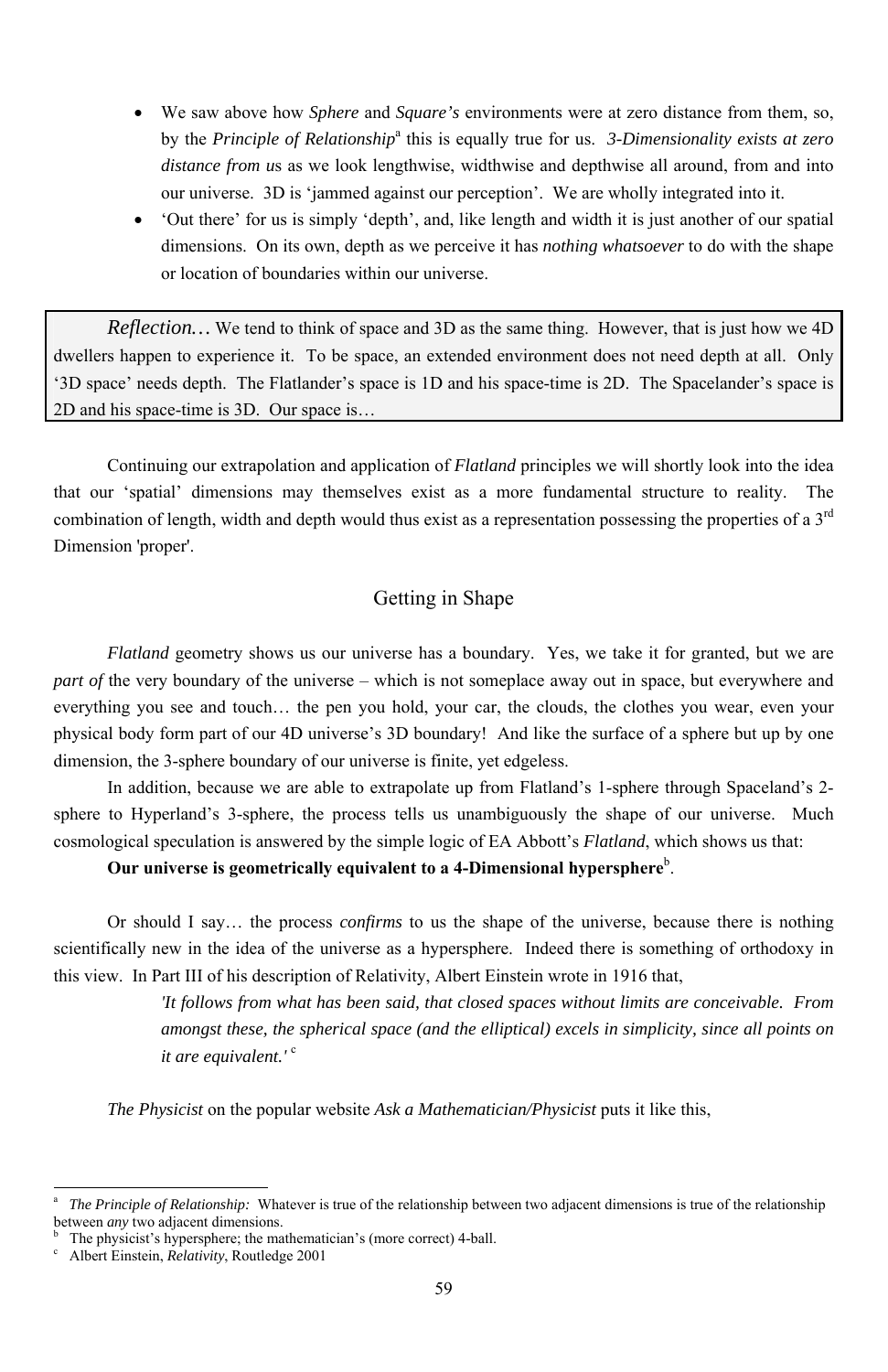*'You can think of the universe as being a 3-dimensional space that is the surface of a 4 dimensional ball, in the same way that the surface of a balloon is a 2-dimensional space wrapped around a 3-dimensional ball. … the surface of the 4-d [hyper]sphere is space.'*<sup>a</sup>

But it's wonderful to see that it was there all along, even before Relativity, nestled within the unerringly consistent principles of Edwin Abbott Abbott.

Our Earth-bound concept of 'shape' is to some extent a silly one which we need to stop imposing on reality if we want to understand it. Science writer John Gribbin explains to us that scientific models *'should always be regarded as approximations and aids to the imagination, rather than the ultimate truth.'*<sup>b</sup> Of course we need the concept of shape or we couldn't think or do maths! But the point I am making is that the universe-as-hypersphere is not actually what it 'is', but a useful and accurate geometrical analogy – which we will of course continue to use<sup>c</sup>.

# When Is a Shape Not a Shape?

Although the principles are the same for the circle and the sphere, the inference is not that the Flatlander and the Spacelander's confinements 'are' those shapes, but that they exist as the theoretical spaces which supply the environment for those lower dimensional characters *at zero distance from their perception*. Like *The Physicist* said, *'You can think of the universe as…'* 

*Reflection*... The dimensional structure is founded on consistency, and whereas String theory may allow itself the luxury of dimensions which 'curl up' to comply with the arbitrary assumption that higher dimensions must be in some way 'spatial', all dimensions in a *Flatland*-derived framework ascend in complexity by obeying all the exact same rules. Dimensionality is essentially very simple. In fact (you may or may not be pleased to hear) it's *Reality for Dummies!*

-

As we ascend the dimensions, it is this idea – of shape itself as merely a representation – that we must hold on to in order to understand how principles of geometry (of all things) might still apply in the realms of consciousness that we shall be visiting in chapters to come…

#### The Missing Dimension

When *Sphere* looked down upon Flatland, he wasn't being quite the smartypants he comes across as in the book. No. All he is actually doing geometrically is looking out upon his 3-Dimensional world as he finds it, in 2D. EA Abbott writes as though *Sphere* spends his days having a 3D experience but has just chosen (nay, deigned) to look in on Flatland. But he has not. In terms of the geometry, *Sphere only ever sees Flatland*. Flatland is *Sphere's* field of vision.

*Reflection…* But where does all this sphericality leave the idea of Flatland as a 2D *cross-section* of 3D Spaceland? Interestingly, unchanged, because both the cross-section *and* the surface of a sphere (or

a http://www.askamathematician.com/2010/01/q-how-far-away-is-the-edge-of-the-universe - Accessed 29<sup>th</sup> Jan 2017 b <sup>b</sup> John Gribbin, *The Universe: A Biography*, Penguin Science 2008, P2<sup>c</sup> In Parts 5 and 6 we will examine the universe's shape in more detail

In Parts 5 and 6 we will examine the universe's shape in more detail, and the dimensional structure's potential to solve many current enigmas such as the smoothness of the cosmic microwave-background, the horizon problem, dark energy etc.